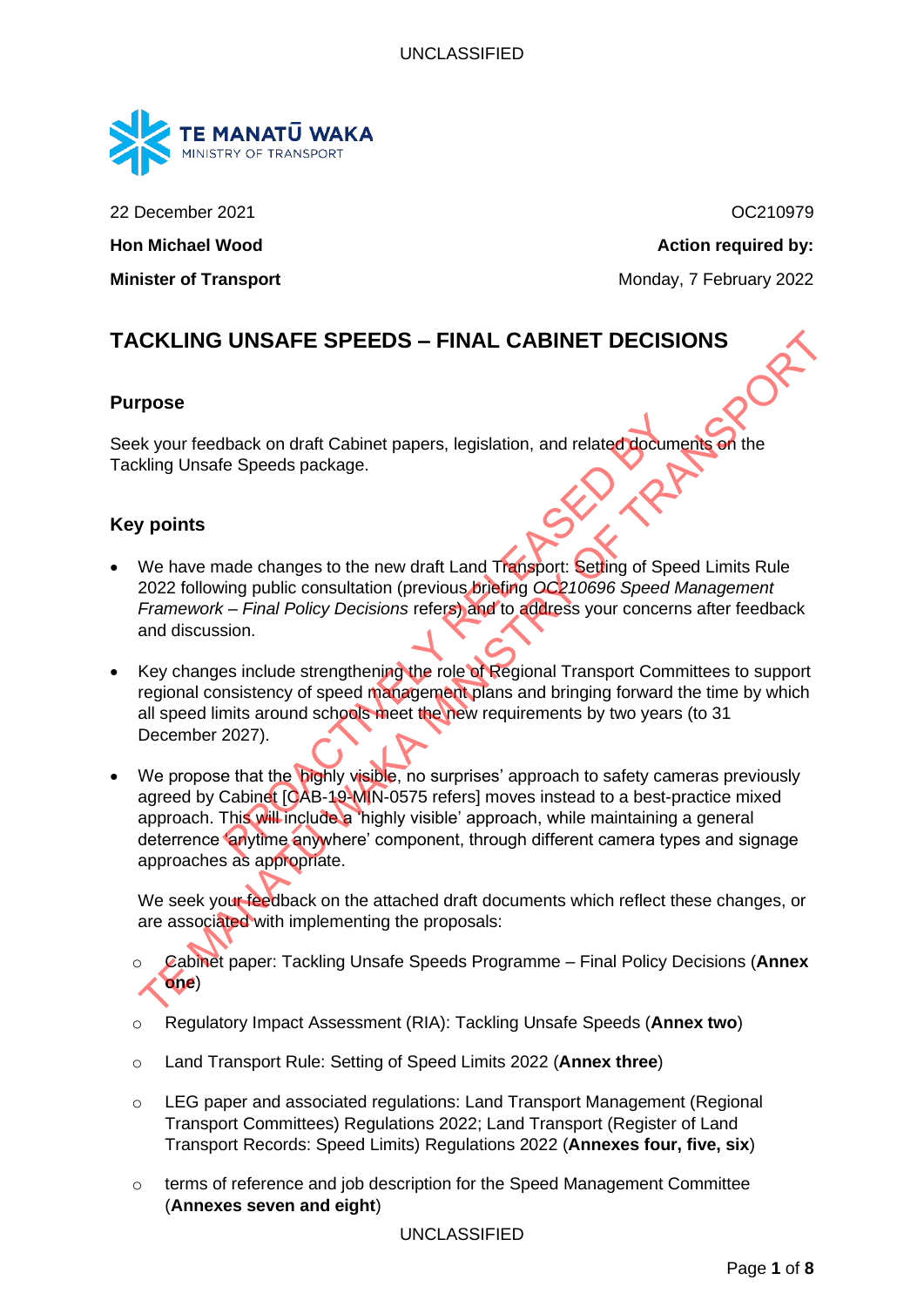- Pending your feedback, we will provide you with final versions of the Cabinet papers, RIA, and draft legislation (subject to ongoing minor/technical updates), with a view to submission to Cabinet for the DEV meeting of 23 March 2022 (Cabinet approval process timeline Annex nine)
- The draft Waka Kotahi NZ Transport Agency (Waka Kotahi) summary of submissions report from consultation on the new Land Transport Rule: Setting of Speed Limits 2022 is also provided (Annex ten) for your information. The report will be published on the Waka Kotahi website with the new Land Transport Rule: Setting of Speed Limits 2022 when sianed.

## **Recommendations**

We recommend you:

 $\overline{1}$ provide any feedback on the draft Cabinet papers. RIA, draft legislation, and Speed Management Committee documents attached at Annexes one to eight

Yes / No

**Robert Anderson Manager, Mobility and Safety** 22 / 12 / 2021

# **Hon Michael Wood Minister of Transport**

..... *l* ...... *l* ......

Minister's office to completer **D**Approved Comments PANT D Seen by Minister  $\Box$  Declined

 $\Box$  Not seen by Minister

 $\Box$  Overtaken by events

**Contacts** 

| <b>Name</b>                                           | Telephone | <b>First contact</b> |
|-------------------------------------------------------|-----------|----------------------|
| Robert Anderson, Manager, Mobility and Safety         | s 9(2)(a) |                      |
| Andrew Zielinski, Senior Adviser, Mobility and Safety | s 9(2)(a) |                      |

**UNCLASSIFIED**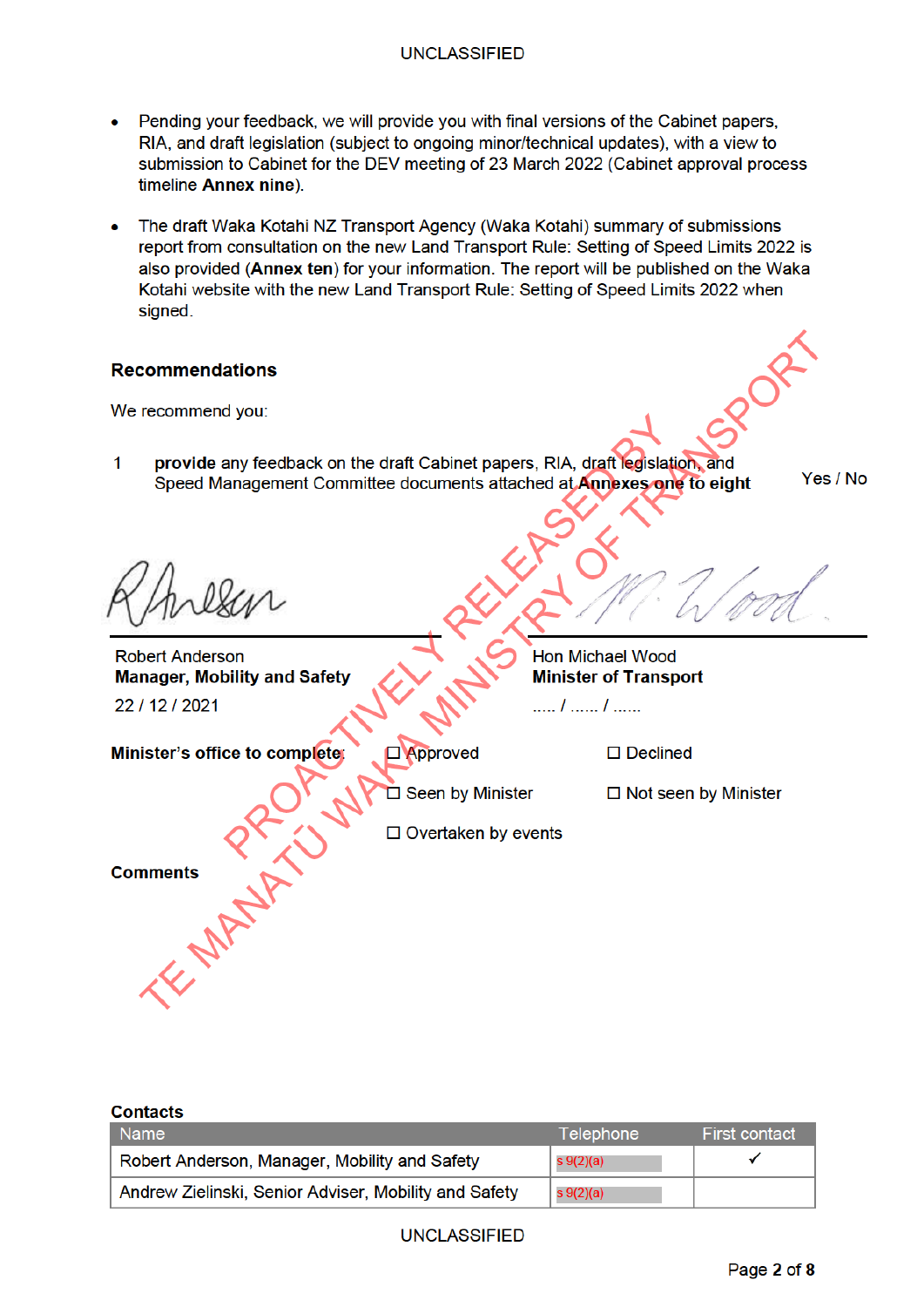# **TACKLING UNSAFE SPEEDS – FINAL CABINET DECISIONS**

# **We briefed you in early October 2021 on final policy decisions on the Tackling Unsafe Speeds proposals**

- 1 On 1 October 2021, we briefed you on final policy decisions on the Tackling Unsafe Speeds speed management framework (briefing OC210696 refers). This focussed on key changes made following public consultation on the draft Land Transport Rule: Setting of Speed Limits 2022 (the new rule), which implements the framework.
- 2 Submissions from consultation supported the new framework overall, but three aspects got more significant feedback. These were:
	- 2.1 the role and value of the independent Speed Management Committee (SMC)
	- 2.2 Regional Transport Committees' (RTCs) role and alignment of planning and funding processes
	- 2.3 setting speed limits for roads around schools.
- 3 We consequently made changes to the framework in response to consultation feedback, as reflected in the new rule (**Annex three**). We detailed these changes in our previous briefing to you and they are further reflected in the attached Cabinet paper. We have also made various other minor and technical changes to the new rule as part of our review process.
- 4 Waka Kotahi has developed a draft summary of submissions report from consultation (**Annex ten**), providing further analysis on changes made to the new rule. The report still requires a final review prior to publication. Waka Kotahi will publish the report on its website once the new rule is signed. The report provides stakeholders with reasons for why changes have or have not been made to the new rule following consultation, to support understanding of final policy decisions. egional Transport Committees' (RTCs) role and alignment Conding processes<br>eguently made changes to the framework in response to co<br>sequently made changes to the framework in response to co<br>sk, as reflected in the new rule Submissions from consultation supported the new framework overall, but three<br>aspects got more significant feedback. These were:<br>
2.1 the role and value of the independent Speed Management Committee (SMC)<br>
2.2 Regional Tra

## *We made changes to the Speed Management Committee's and regional transport committee's roles, and to categorising school speed limits, in response to consultation feedback*

- 5 Consultation feedback questioned the value of the SMC, with views that it was unnecessary given the independent role of the Director of Land Transport (the Director). We have therefore reorientated the SMC's role to strengthen and support the Director's role. The new rule continues to provide for the SMC's own independent function of reviewing the Waka Kotahi State highway speed management plan and advice to RCAs. However, the SMC will no longer certify the State highway speed management plan, which will be done by the Director, following advice from the SMC.
- 6 The capacity, capability, and effectiveness of RTCs conducting local consultation on speed management plans (SMPs) was also questioned. This particularly related to RTCs' existing role in leading the regional land transport planning process, leading into the funding process, and speed management being added to that responsibility.
- 7 In response to this feedback, we have provided for uncoupling of both the speed management and land transport planning processes in the new rule. This will allow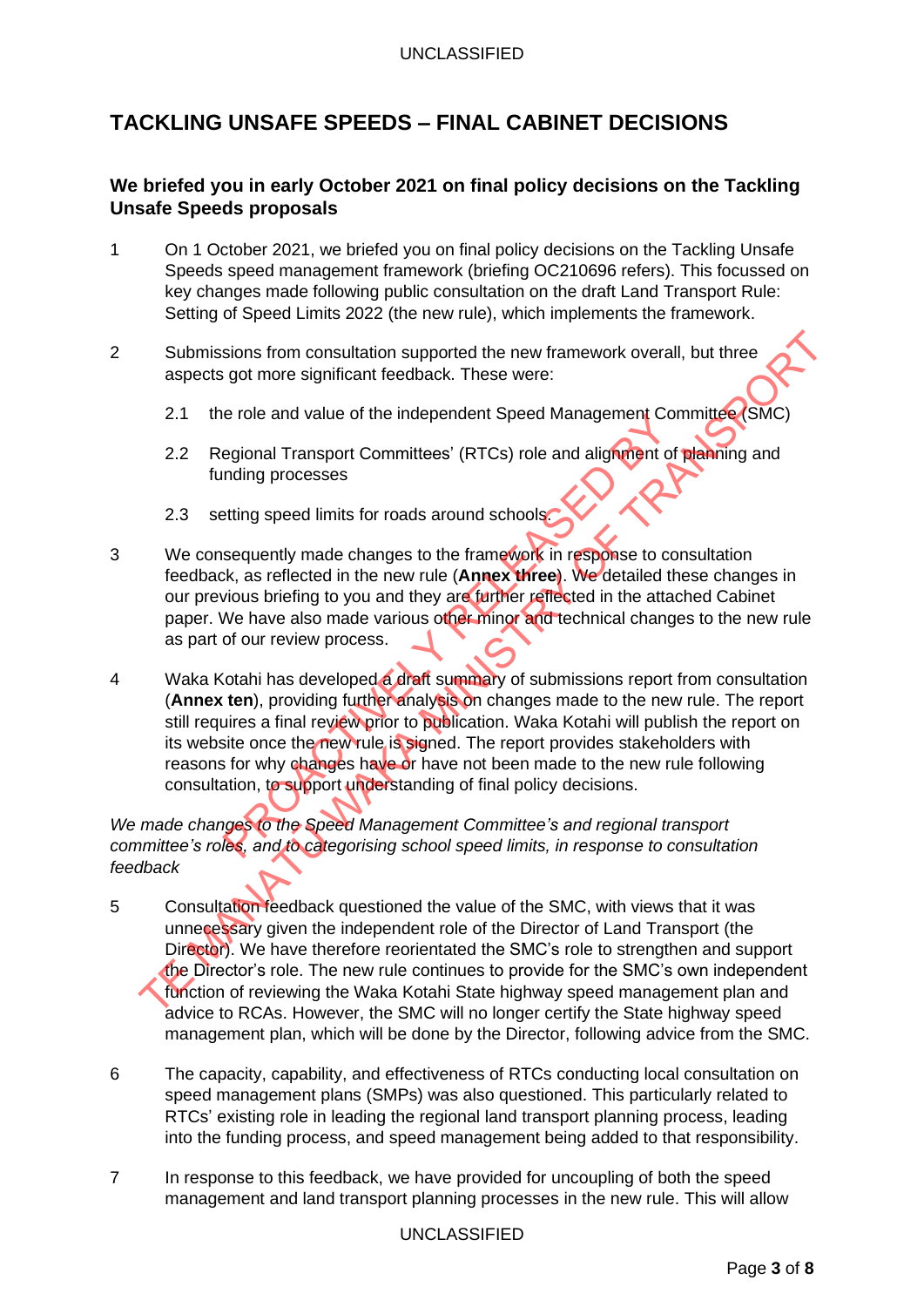Road Controlling Authorities (RCAs) to run their own earlier consultation on their part of SMPs. Consultation by RCAs would then feed into RTCs' process of formulating regional speed management plans (RSMPs).

- 8 The uncoupling option means RTCs need not engage in speed management and land transport planning processes at the same time. This addresses capacity concerns. However, RTCs would continue to support SMPs' regional consistency. Speed management and land transport planning processes would also continue to align, but with the speed management process simply occurring earlier.
- 9 Lower school speed limits were strongly supported. However, there were concerns that children in rural areas were at risk from proposed higher speed limits outside rural schools, compared to children in urban areas with lower speed limits around schools. Therefore, we have grouped schools into two categories for speed limits on roads around schools. These categories are based on local settings and risk factors applying to a school, rather than urban or rural location *per se*: Even value of the mathematic method with the mathematic streaments which were predilimits activited rural schools. Therefore, we have grouped schools in the wave conserved limits and the reset of this activity of the secon
	- 9.1 **category one**: 30km/h (permanent or variable) as a default (or 40km/h if this was in place before consultation on the new rule took place, with a review for appropriateness needed for 40km/h limit once after three years)
	- 9.2 **category two**: up to and including 60 km/h (permanent or variable), with review needed once after three years, and an explanation on appropriateness in the SMP if the higher limit is retained.
- 10 We consider that the above changes would help reinforce that speed conversations and decisions should focus on locational and road user-based risk factors that apply to any given school (not simply urban or rural location).
- 11 Requiring RCAs to review any speed limits above 30km/h around schools is an extra compliance requirement. However, we do not consider that reviewing higher speed limits around schools once af er three years is particularly onerous for RCAs and is an important safety check The arty of the state of the state of the state of the state of the state of the state or the stategory one: 30km/h (permanent or variable) as a default (of as in place before consultation on the new rule took place. We op

# **We met you in early November 2021 to discuss your feedback on the proposals and have made changes in response**

12 On 4 November 2021, we met with you to discuss the above changes and other Tackling Unsafe Speeds proposals and to receive your feedback. You raised some que ies which have been addressed in the new rule as appropriate, or which we have responded to below.

*We have strengthened aspects of Regional Transport Committees' role in supporting regional consistency*

13 You highlighted a key objective was to achieve as much regional integration in the speed management process as possible, and that the RTCs' role should support this. We can confirm that the new rule has been drafted so that RTCs have a central role in receiving input from RCAs to develop the RSMP, and in doing so address regional inconsistency issues.

UNCLASSIFIED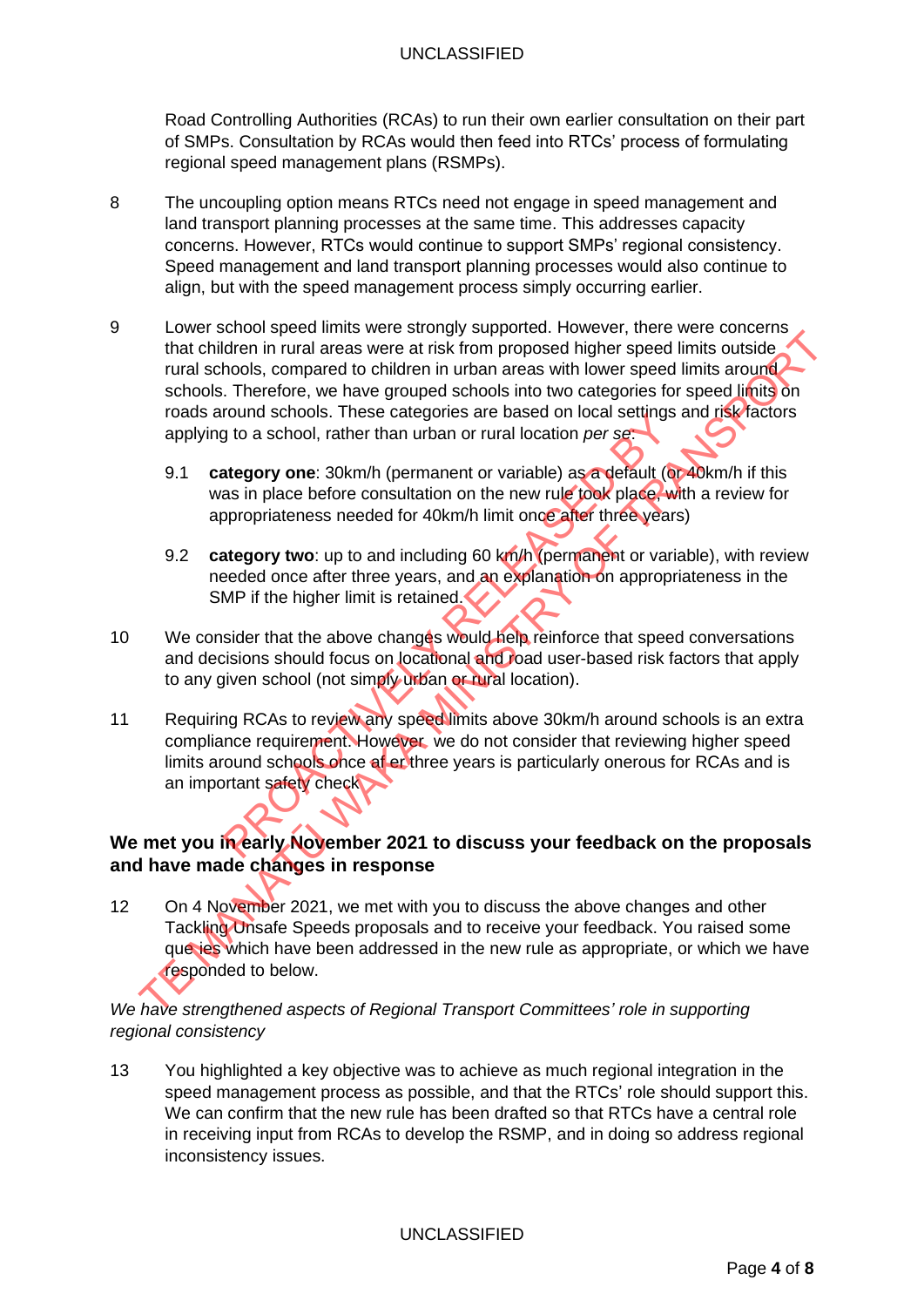- 14 For example, the new rule provides that if RTCs consider that there are inconsistent approaches to speed limits occurring across the region they must:
	- 14.1 inform RCAs and suggest edits they could make to the information they have provided towards the RSMP
	- 14.2 make any edits RCAs provide
	- 14.3 only provide a final draft RSMP to the Director to certify after RCAs have provided all edits that RCAs, including Waka Kotahi, agree are necessary.
- 15 Further, under the new rule, RCAs that receive suggested edits from RTCs must use reasonable efforts to consider, discuss with each other, and agree the suggested or similar edits. While it is important to note that under transport legislation RCAs are the final decision makers on roads under their responsibility, the Director must be satisfied to certify the RSMP.

## *The speed management and land transport planning processes will continue to align*

- 16 You also queried whether uncoupling speed management and land transport planning may compromise an integral part of the intended approach to align speed management and infrastructure development Under the new rule, these processes still align but can occur in different timeframes. This has benefits for both RTCs' capacity and RCAs' infrastructure planning.
- 17 The new rule gives Waka Kotahi (as regulator) the ability to set the deadlines by which RCAs and RTCs must prepare SMPs. In doing so, Waka Kotahi must also consider timeframes for creating regional land transport plans (RLTPs). RLTPs flow into the National Land Transport Programme (NLTP) from which National Land Transport Fund (NLTF) funding comes for proposals like speed management infrastructure. It is certify the RSMP.<br>
It is certify the RSMP.<br>
It is certify the RSMP.<br>
In agement and land transport planning processes will continue<br>
o queried whether uncoupling speed management and land is<br>
imment and infrastructur Further, under the new rule, RCAs that receive suggested edits from RTCs must use<br>
terasonable efforts to consider, discuss with each other, and agree the suggested charge<br>
similar edits. While it is important to note that

## *We have brought speed limit reductions for all schools forward by two years*

- 18 You indicated that you wished to achieve the maximum possible level of ambition around dates for reducing school speed limits. Timeframes as consulted on required RCAs to reduce speed limits around 40 percent of schools by 30 June 2024, and speed limits around all schools to meet new requirements by 31 December 2029.
- 19 Your view aligned with consultation feedback which strongly supported earlier timeframes where practicable. We consider that the June 2024 timeframe is still a realistic goal to ensure RCAs are making the necessary progress to lower all speed limits. It also aligns with timeframes for developing 2024 RLTPs. However, we consider it is feasible to bring forward the requirement for RCAs to reduce speeds around all schools by two years, to 31 December 2027.
- 20 To achieve this, funding will need to be increased for the time up to 31 December 2027. This is most likely to be achieved by reallocating funding away from other activities in the Road to Zero activity class. The level of funding necessary for this is yet to be assessed.
- 21 This funding would be required for targeted safety infrastructure improvements to support lower speed limits around schools. We acknowledge that bringing this funding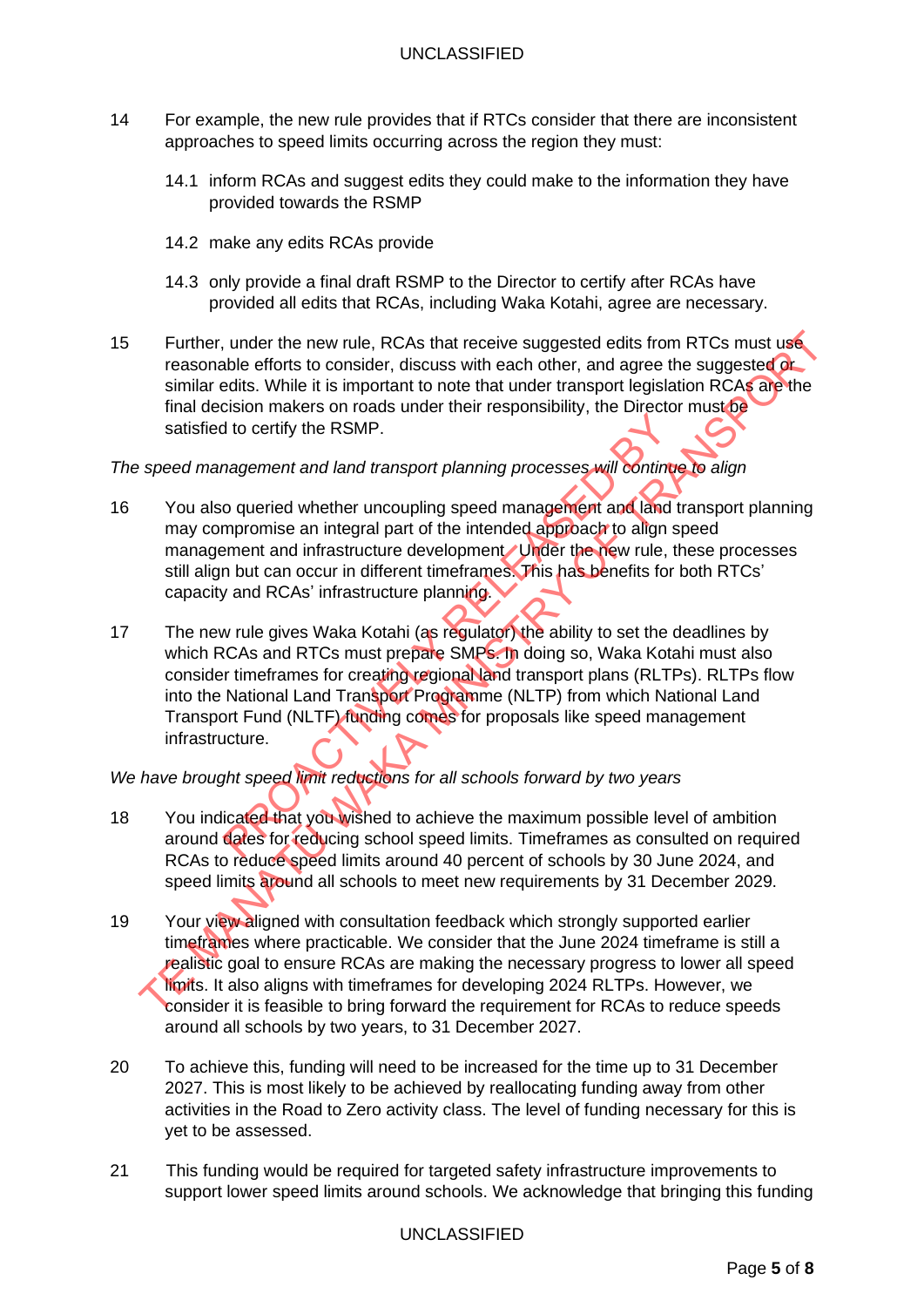forward may impact other deliverables under Road to Zero, particularly in the Speed and Infrastructure Programme. What deliverables this may impact, and in what way, will again need to be assessed.

#### *Speed limits set at 70km/h and 90km/h will have one review after three years*

- 22 The new rule as consulted on proposed that RCAs could set 70km/h and 90km/h speed limits without Director approval. However, these were to be interim speed limits needing review every three years.
- 23 You queried the benefit and efficiency of on-going review and whether, following an initial review after three years, these speed limits could become permanent. We have amended the new rule to take this feedback into account. Consequently, 70km/h and 90km/h speed limits will need review just once, three years after being set.

# **Safety cameras – moving to a best-practice (mixed) approach to support 'sitespecific' and 'general' deterrence**

- 24 As part of Tackling Unsafe Speeds, Cabinet agreed [CAB-19-MIN-0575 refers] to a new 'highly visible, no surprises' approach to safety cameras (like that used by Sweden). This would involve increasing the number of cameras over time, positioning them on the highest risk parts of the network with clear signage, and ensuring camera placement was incorporated into SMPs.
- 25 However, despite initial success, Sweden's approach is considered to have since fallen short of expectations and lacks some components of latest best practice. Since initial advice to Cabinet, emerging international evidence supports a more mixed approach to safety cameras This involves using different approaches (for example, both overt and covert) and camera types (for example, fixed, average speed, mobile, dual red-light/speed) to support overall compliance, through both site-specific and general deterrence mechanisms. ras – moving to a best-practice (mixed) approach to<br>
'general' deterrence<br>
of Tackling Unsafe Speeds, Cabinet agreed (CAB-19-MIN-09<br>
hly visible, no surprises' approach to safety cameras (like th<br>
i). This would involve in initial review after three years, these speed limits could become permanent. We have a<br>mended the new ulto to take this feedback into account. Consequently, 70km/h<br>speed limits will need review yist once, three years atter
- 26 We therefore propose a best-practice mixed approach to safety cameras. This will include a 'highly visible' approach where appropriate, while maintaining a general deterrence 'anytime anywhere' component, through different camera types and signage approaches as appropriate.
- 27 This will involve, for example, clearly signposting fixed and dual red-light/speed safety cameras where required to promote transparency at high-risk site-specific locations. Ave age speed cameras will also be clearly signposted as best practice recommends. However, mobile cameras will remain covert (unsigned) to achieve an 'anytime, anywhere' general deterrent effect.
- 28 More detail on the above is contained in Waka Kotahi's recent briefing to you on safety camera best practice (BRI-2256 - Strengthening deterrence to encourage safe speeds: the case for a best practice approach to safety cameras and effective road safety penalties).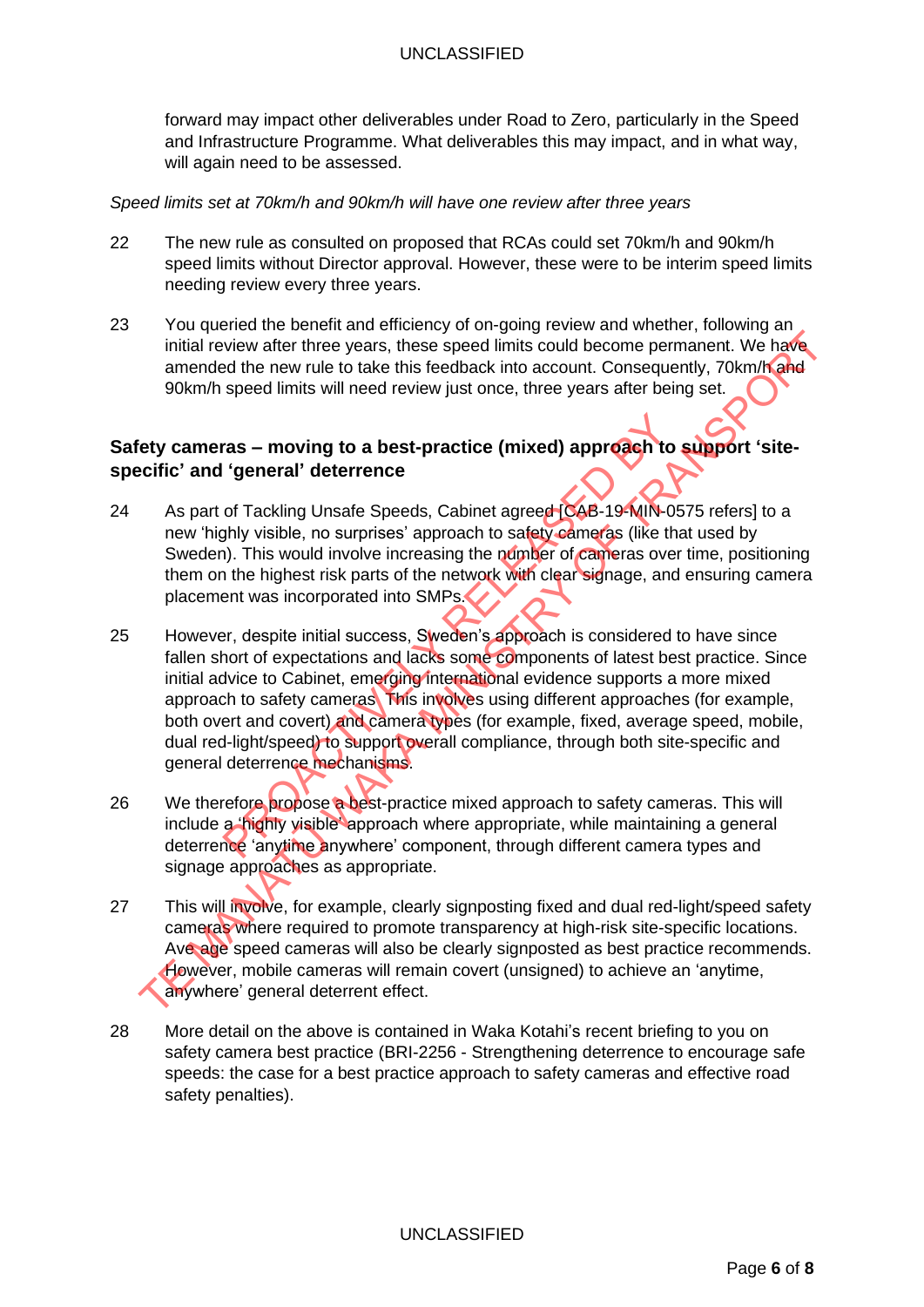# **New regulations will support implementing the new rule**

- 29 Two sets of new regulations (**Annexes four, five, six**) will support implementing the new rule:
	- 29.1 Land Transport Management (Regional Transport Committees) Regulations 2021 - will allow RTCs to prepare and review speed management plans
	- 29.2 Land Transport (Register of Land Transport Records: Speed Limits) Regulations 2021 - will detail the information RCAs must supply as part of land transport records to set speed limits and other technical issues.
- 30 We will continue to work with Parliamentary Council Office to make minor and technical changes, prior to providing you with final drafts of these regulations for Cabinet.

# **Speed Management Committee – a draft terms of reference and job description for committee members is provided for your review**

- 31 The Tackling Unsafe Speeds proposals include establishing an independent SMC following the new rule being in place. The SMC's role is to provide assurance and transparency regarding Waka Kotahi's role as the State highway RCA and regulator. The SMC will achieve this by reviewing the State highway SMP and commenting on information and guidance on speed management provided by Waka Kotahi (as regulator) to RCAs. gement Committee – a draft terms of reference and<br>
e members is provided for your review<br>
or the new rule being in place. The SMC's role is to provide a<br>
rency regarding Waka Kotahi's role as the State highway RC<br>
IC will We will continue to work with Parliamentary Council Office to make minor and<br>technical changes, prior to providing you with final drafts of these regulations (or<br>Cabinet.<br>
Eed Management Committee – a draft terms of refere
- 32 Waka Kotahi would establish the SMC under the new rule. In preparation, Waka Kotahi has developed a draft terms of reference (ToR) and job description (**Annexes seven and eight**) for your review. Waka Kotahi has aligned these documents with the new rule, and they have been reviewed by Te Manatū Waka's Governance team.

# **Challenges in implementing the framework are a key risk to success**

- 33 A key risk to the new speed management framework achieving its objectives are challenges in implementation, given the complex inter-agency interactions necessary. To achieve successful implementation, it will be crucial for Waka Kotahi, RCAs, and RTCs to have clear roles and responsibilities to support strong collaborative working relationships.
- 34 We consider that the new rule is drafted to provide good clarity of roles and responsibilities. However, to support effective collaboration, Waka Kotahi will need to maintain strong leadership across the sector and provide clear speed management advice. A clear, high-quality Guide for RCAs will be a significant resource to support this.